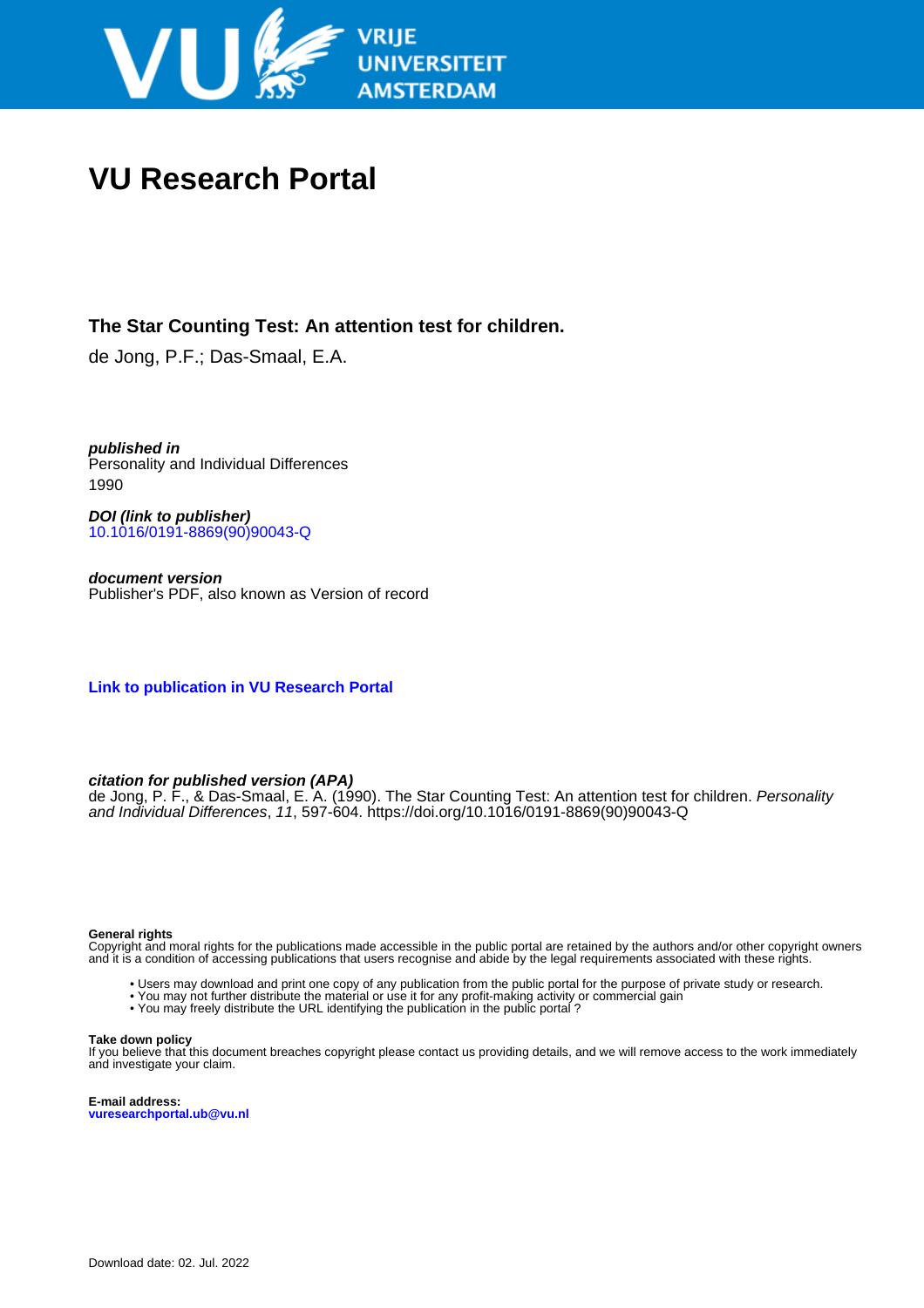## **THE STAR COUNTING TEST: AN ATTENTION TEST FOR CHILDREN**

## P. F. **DE JONG** and E. A. DAS-SMAAL

Department of Cognitive Psychology, Free University, De Boelelaan 1111, 1081 HV Amsterdam. The Netherlands

#### *(Received 2 October 1989)*

Summary-The Star Counting Test (SCT), an attention test for children, is presented. The test is suitable for groupwise administration. It was developed within a clear theoretical framework and focuses, in contrast to many current attention tests, on accuracy rather than speed. The test requires the control and alternation of two simple processes: forward and backward counting. In a prestudy, the reliability of the test appeared satisfactory. Substantial correlations were found with the Hyperactivity scale of the Conners Teacher Rating Scale and with grades for language and arithmetic. For the main study, a large scale assessment study of attentional deficits in Dutch elementary schools, three versions of the test were constructed. **All** versions of the test appeared reliable and substantial correlations were observed with the Attentional Behavior Scale of the Amsterdam Child Behavior Scale, a rating scale for teachers. Furthermore, the test was able to discriminate between various childhood disorders as rated by teachers. It was concluded that the SCT exhibits some essential characteristics that are needed for the measurement of individual differences in attention. The test can be used in large scale assessment studies and might be useful as a first screening **device** for attentional deficits.

Attention is assumed to have a wide range of influence on many aspects of cognitive functioning. An efficient and successful course of the process of knowledge acquisition, for instance, is dependent on a proper functioning of attentional control processes like selectivity, flexibility, and planful behavior. Attention is a prerequisite for learning.

In schools, children with attention deficits are of great concern. According to teachers in The Netherlands, an increasing number of children suffer from attentional problems (Das-Smaal, de Leeuw & Orlebeke, 1987), and large scale assessment studies in different countries indicate that the incidence of attentional problems among children aged 6-12 is considerable (Achenbach, Verhulst, Edelbrock, Baron & Akkerhuis, 1987; McGee, Williams & Silva, 1985; Taylor & Sandberg, 1944; Verhulst & Akkerhuis, 1986; Vikan, 1985). Cross-cultural and cross-temporal comparisons of prevalence rates are, however, problematic because most of these epidemiological studies have heavily relied on teacher ratings of behavior. Often the items in the rating scales that are used, are not tied to precise behaviors, but require a judgment about the appropriateness of a behavioral category, like for instance 'impulsiveness' (Taylor, 1987). Variations in teacher ratings might therefore reflect systematic differences in the behaviors that are considered relevant to a behavioral category. Another point of concern with respect to the comparison of teacher ratings are norm differences. Taylor (1987) suggests that the 20-fold difference in the prevalence rate of hyperactivity in the U.K. and U.S.A. might be the result of a discrepancy in the thresholds of tolerance towards the behaviors that form the problem. Because of these difficulties, it seems desirable to use instruments that can be administered according to standardized procedures. In order to measure the prevalence of attention deficits at school and to make cross-cultural and cross-temporal comparisons possible, these should be used in addition to behavior ratings.

For two reasons instruments that are to be used in large-scale studies in education should be suitable for groupwise administration. One reason is rather obvious: groupwise administration is efficient, and therefore more or less a prerequisite for large-scale assessment. The second reason is more theoretical. In the literature, it is more and more recognized that task and situation can be a crucial factor in experimental results. In many research areas, often weak relationships have been found between performance on laboratory tasks and behavior in real-life situations (e.g. Bennet-Levy & Powell, 1980; Magnusson, 1984). From an educational perspective, the novelty of the situation and the personal attention offered to the child in a laboratory setting, could temporarily optimize attentional behavior to a level that a child may not afford normally in the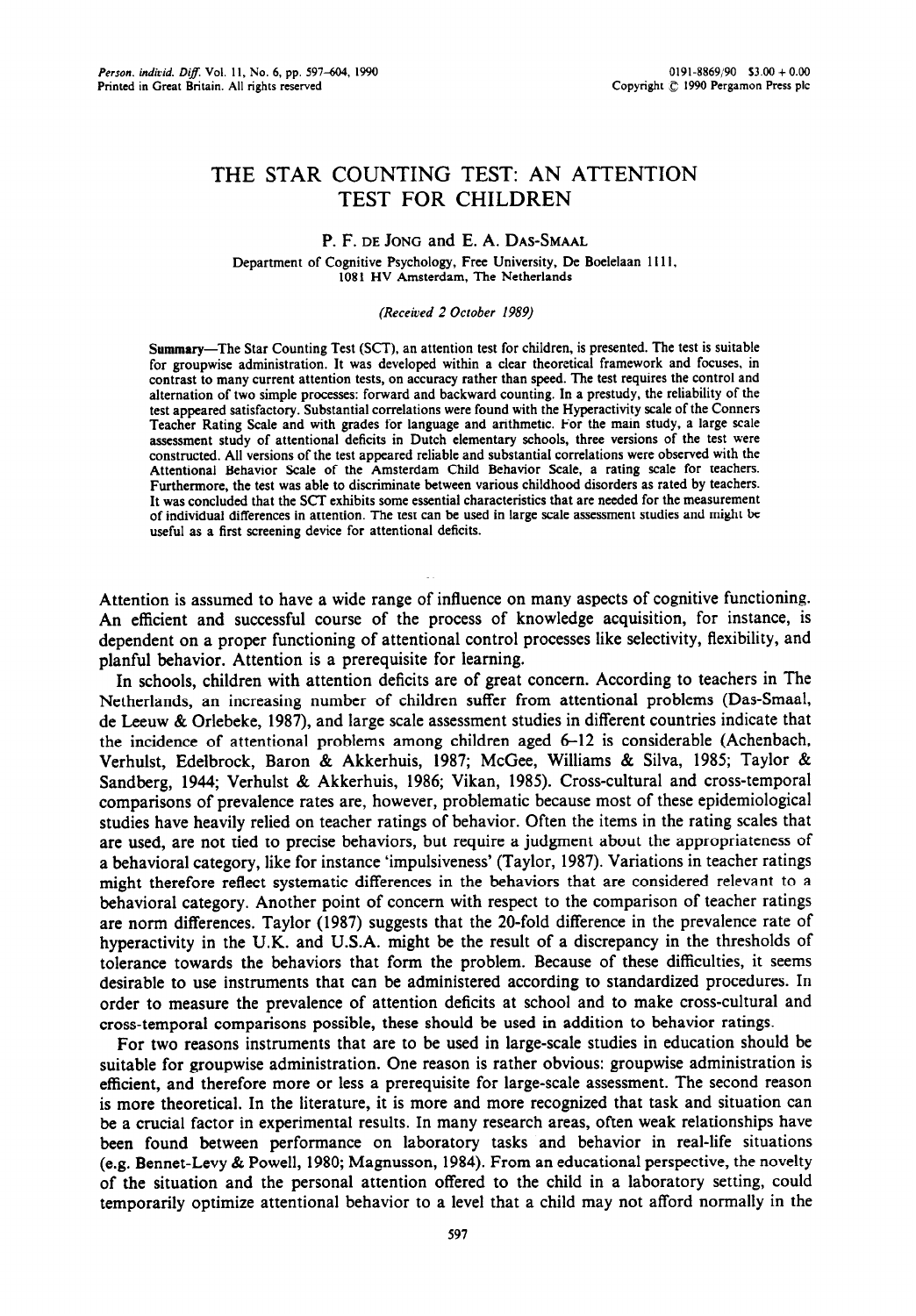classroom. This may apply especially to children with attentional deficits (Kinsbourne, 1983). Therefore, as the influence of the situation is potentially a source of systematic error, groupwise measurement in the classroom situation is to be preferred.

Most current instruments for the measurement of attention are not very suitable for groupwise administration. The tests often demand just numerous repetitions of a relatively simple perceptual process like pattern detection. As a consequence, hardly any error is made, and only speed remains as a measure of attention. This has the disadvantage of confounding attentional performance and general speed of processing. To meet the objections, the Star Counting Test (XT) was designed, which will be described in this article. The SCT is meant as an attention test for children aged 8-11 yr old. The test is suitable for groupwise administration and focuses on accuracy rather than speed. The SCT is aimed at measuring attentional control, and has a specified theoretical basis.

The SCT was developed within the framework of the model of Working Memory advanced by Baddeley and Hitch, 1974; (Baddeley, 1986). Working memory refers to a system for the temporary storage and processing of information (Baddeley, 1986; Logie & Baddeley, 1987). The system is, up to now, subdivided into three components. The Central Executive (CE) system, of limited capacity, forms the control centre. It can be relieved of part of its functions by subsidiary slave systems, two of which are specified. These are a system to maintain verbal material, and one for spatial material. The CE is, as formulated by Morris and Baddeley (1988), "responsible for initiating and modulating the different mental processes associated with working memory" (p. 284). Manipulation of control processes is central to the system. The CE system is, as put forward by Baddeley (1986), virtually the same as the Supervisory Attentional System (SAS) in the information processing model of Norman and Shallice (1986).

The model of Norman and Shallice further specifies the role of attention in the model of Baddeley and Hitch. It concerns the attentional control of thinking and action, particularly the initiation and modulation of cognitions and activities. According to Norman and Shallice, a sequence of (mental) activities can be represented by a series of schemas, that are run off successively. Selection of schemas is accomplished by a process of activation and inhibition of relevant and irrelevant schemas, respectively. Two complementary systems are assumed to be involved in this process. One of them is a conflict resolution process, called contention scheduling, which is always active. It prevents disruption of behavior which could be caused by incompatible schemas. However, its activity alone is sufficient only in case of routine selection. In all other situations, an overall controller, the SAS, has to be active. It serves to bias the activation of schemas, to override the activating and inhibitory forces of the conflict resolution system. The SAS is a limited capacity system that is called upon in a variety of situations characterized by the need of nonroutine selection of schemas.

Whatever the system is named, CE or SAS, it is important to note that both Baddeley (Baddeley & Wilson, 1988) and Shallice (1982) agree that a dysfunction of this system leads to an impairment of the control function of attention. One implication of the view of Norman and Shallice is that despite a deficit in attentional control of the CE, routine behavior may continue to be executed in a normal way. Indeed, this pattern of behavior has been described by Luria (1973) to occur with frontal lobe patients. A proper test of attention, therefore, should focus on the deliberate control of activation and inhibition. This will especially be called upon when the task elicits a competition among incompatible schemas to control action. The SCT is aimed directly at the activation and inhibition function of the CE.

The SCT asks for the control of a very simple process: counting. More specifically, the test requires, according to a certain procedure, alternating forward and backward counting. The change from forward to backward and vice versa is supposed to place demands on the Central Executive, because an ongoing process has to be inhibited and another has to be activated. A dysfunction in the Central Executive should be manifested by an inability to alternate flexibly between counting directions.

The prime aim of the current study was to examine if it is possible to design a test, the SCT, which focuses on accuracy, is suitable for groupwise administration and is based on the view of attention as a control process. Some basic characteristics of the test that are required for the measurement of individual differences in attention will be reported here. A prestudy and a main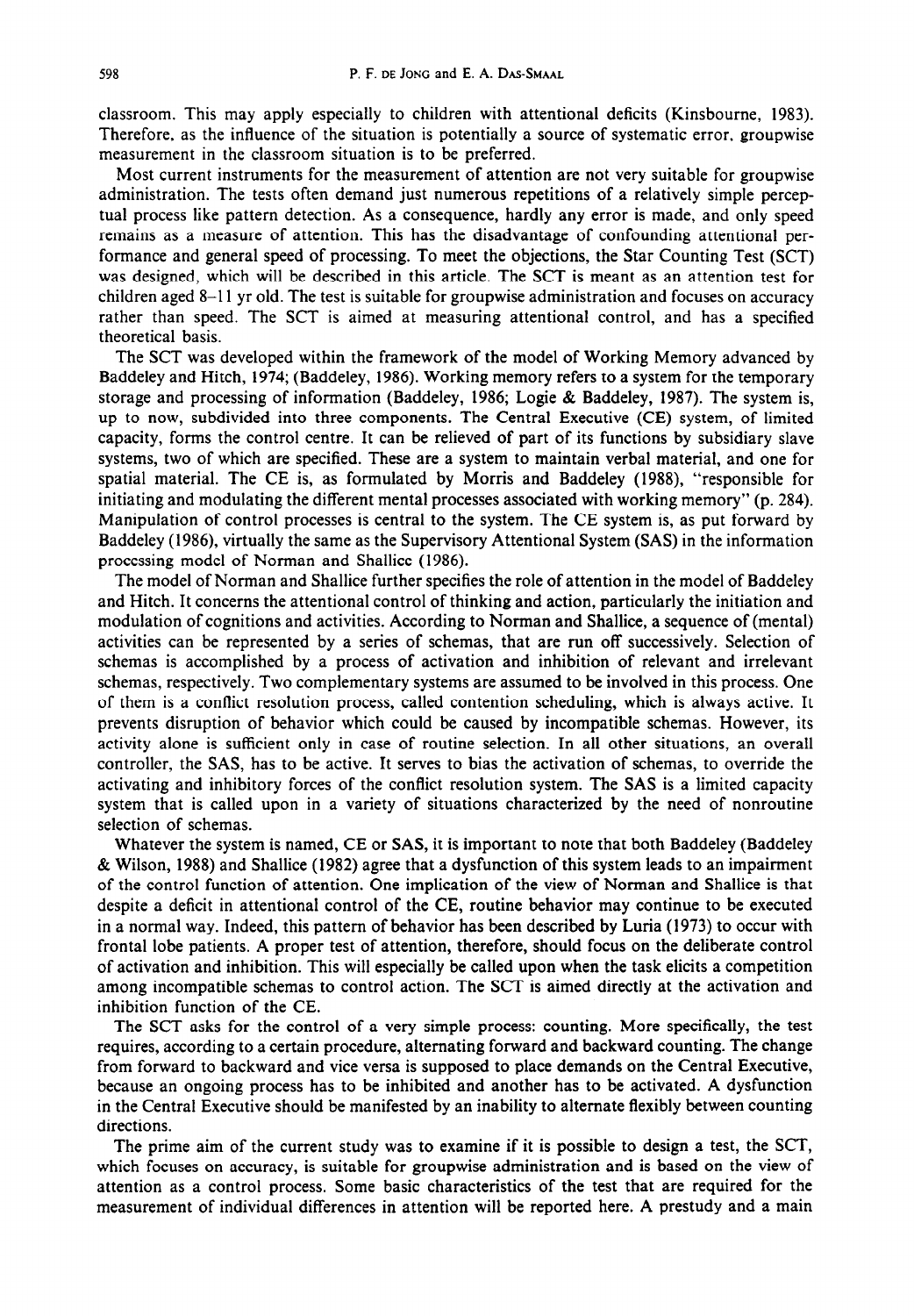study investigated whether errors are made and if the test is reliable. Further, it was examined whether the SCT differentiates between various childhood disorders as rated by teachers.

## PRESTUDY

## *Method*

## *Subjects*

The Ss were 109 Dutch-speaking children (46 boys and 63 girls) from grade 5, coming from 7 elementary schools in the neighbourhood of Amsterdam. The mean age of the children was 9.13 yr. For practical reasons one school could not be visited for a second time, leaving 83 children for the second administration of the test.

## *Materials*

*The Star Counting Test.* Each item of the test (see Fig. 1) consists of a pattern of stars with plus and minus signs in between and a number in the left top corner. The task is to count the stars row-wise from left to right starting from the number. Each item has a different starting number, which can range from 7 to 72.

The open spaces have no meaning and are only there to prevent counting by fives. The signs denote the direction (forward or backward) in which subsequent stars have to be counted. Thus the test requires alternating forward and backward counting until the last star is reached. The number of changes in the direction of counting ranges from 2 to 6. Every item always starts with forward counting. The number of the last star is the answer.

The test has two parts. In the first part the signs have their normal meaning, which implies that following a plus counting has to go forward, and following a minus counting has to go backward. In the second part of the test the meaning of the signs is reversed, implying backwards counting following a plus, and forwards counting following a minus sign. The first part of the test contains 12 items and has to be finished in 12min, the second part consists of 10 items and has to be completed in 10 min. The score on the test is the total number correct on both parts together.

*Teacher ratings.* All children were rated by their teacher on items from the Hyperactivity and the Anxiety subscale of the Dutch translation of the Conners Teacher Rating Scale (CTRS) (Blöte & Curfs, 1986). The Dutch version of the CTRS consists of 5 factors which were labeled as Acting-out behavior, Anti-social behavior, Hyperactivity, Anxiety and Social isolation. The Hyperactivity and Anxiety factor are fairly similar to respectively the Hyperkinetic and Shy-inept factor found by Arnold, Bamebey and Smeltzer (1981) and the Hyperactivity-inattention and Anxiety factors of Taylor and Sandberg (1984).

The Hyperactivity scale consists of 5 items: fidgeting, humming and other odd noises, restless or overactive, inattentive/easily distracted and short attention span. From the Anxiety scale 4 items were taken: fearful, overly serious or sad, sensitive, and shy.

The teachers had to indicate how often the behavior to which an item referred, was manifested in the classroom. The ratings were on a 4-point scale ranging from 'never' (1) to 'often' (4).

*Performance in school.* In addition to the teacher ratings, the grades of the second trimester for Dutch-language, including reading, spelling and writing, and arithmetic were registered.

> $15 + \star + \star \star$ \*It\*\_\*\* \*\*\*+\* \*\*\* \* \*\*\_ \*\*\* \*+\*\* \* \*\*\*\*\*+ \* \*\*\*\* \* \* \* ....

**Fig. I. An example of an item of the SCT.**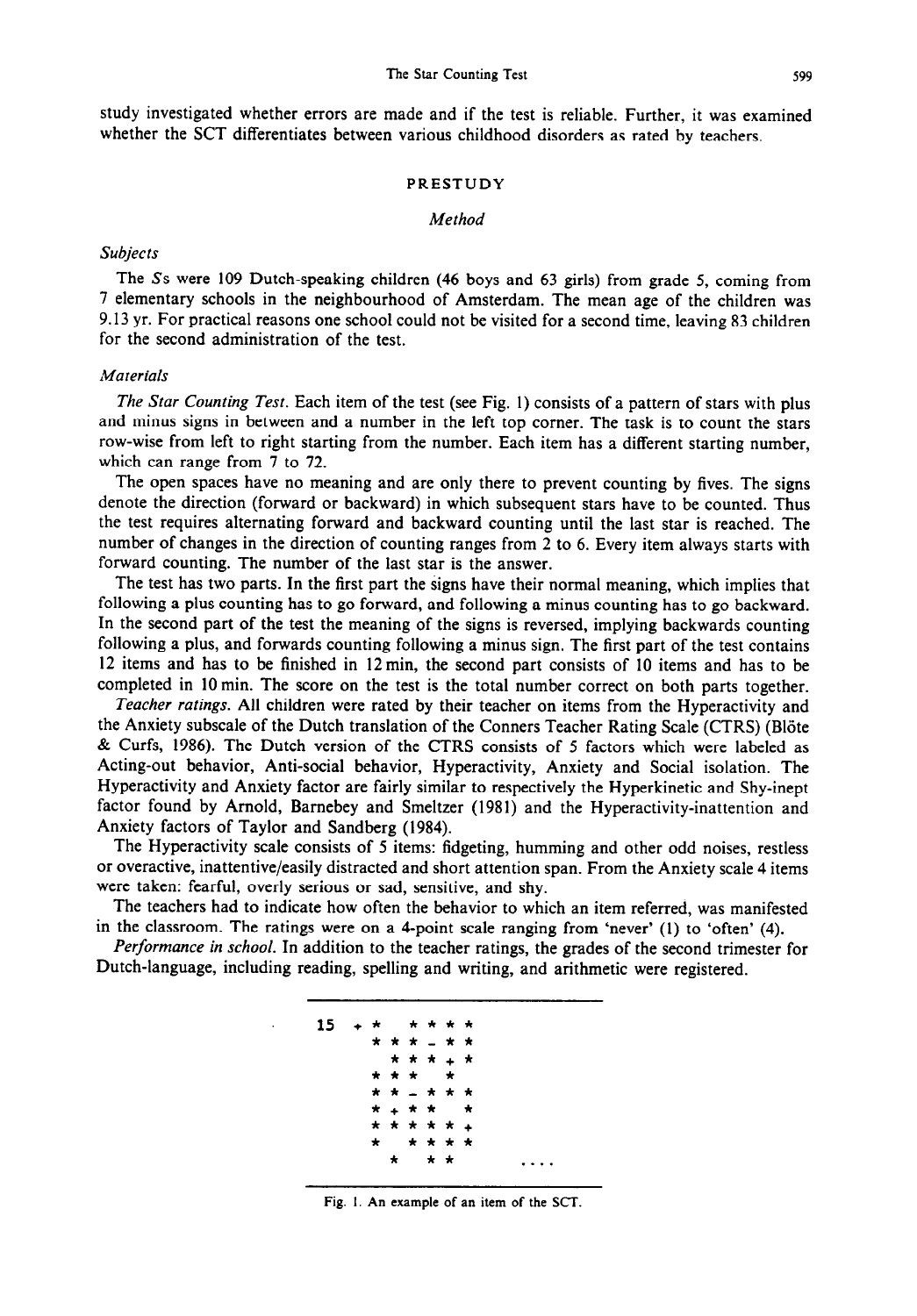## *Procedure*

The SCT was administered twice within 3 weeks. In both sessions the test was given to whole classes by a test-assistant. At the beginning of the morning part 1 of the test was held. Following the administration of another test, which took about 45 min, part 2 was given. The behavior ratings by the teachers were done during the first session.

## *Results and Discussion*

The means, standard deviations and reliabilities of the total score of the SCT for the first (SCT-t 1) and for the second (SCT-t2) administration are presented in the top half of Table 1. One outlier was removed.

As the maximum score is 22, it is clear from the mean scores on SCT-tl and SCT-t2 that errors are made. Because most of the participants finished the test in time, the SCT can, to a large extent, be considered as a power rather than a speed test.

The reliability (Cronbach's  $\alpha$ ) of the test for both administrations is satisfactory. The test-retest reliability is acceptable.

In Table 2 the correlations between the total scores of the SCT and the various criterion measures (teacher ratings and school grades) are shown. Note here, that for the behavior ratings a higher score indicates less behavior problems.

The SCT correlates significantly with the Hyperactivity-scale and shows a low or insignificant correlation with the Anxiety-scale. Furthermore, the test has a substantial correlation with the grade for Dutch-language and a smaller, but significant, correlation with arithmetic.

Using a procedure outlined by Steiger (1980) for the comparison of two correlation coefficients which are computed on the same sample, it appears that the correlation of SCT-tl with the Hyperactivity scale is higher than with the Anxiety scale  $(z = 2.97, P < 0.01)$ . The same difference is found with respect to SCT-t2 ( $z = 2.04$ ,  $P < 0.05$ ). These results suggest that the SCT is able, as it should, to differentiate between an externalizing (hyperactivity) and an internalizing (anxiety) disorder.

However, the Hyperactivity scale of the CTRS contains two types of items. One type of item refers to attention, the other is concerned with (motor) restlessness. Therefore, it is not completely clear what is responsible for the observed relationship between the SCT and the Hyperactivity scale. As the SCT is supposed to measure attentional deficits, in the main study a rating scale was used with which attentional behavior can be differentiated from the activity part of hyperactivity.

Table I. Mean (M), standard deviation (SD) and reliability (Cronbach's  $\alpha$  and  $r_{\rm{u}}$ ) of the SCT for the prestudy and for the main study

| Test             | n   | м     | SD   | α    | $r_{\rm u}$ |
|------------------|-----|-------|------|------|-------------|
| Prestudy         |     |       |      |      |             |
| $SCT-t1$         | 108 | 12.01 | 5.26 | 0.85 |             |
| $SCT-t2$         | 82  | 12.97 | 5.44 | 0.88 | 0.77        |
| Main study       |     |       |      |      |             |
| SCTI             | 716 | 12.40 | 5.08 | 0.84 |             |
| SCT <sub>2</sub> | 710 | 12.80 | 4.90 | 0.83 |             |
| SCT3             | 727 | 12.88 | 4.92 | 0.83 |             |
|                  |     |       |      |      |             |

 $r_{\rm u}$  = test-retest correlation; **SCT-11 = SCT** first administration; SCT-t2 = SCT second administration; SCTI version I; SCT2= version 2;  $SCT3 = version 3$ .

| Table 2. Correlations of the SCT with teacher ratings: prestudy |  |
|-----------------------------------------------------------------|--|
|-----------------------------------------------------------------|--|

| Test     | n   | HYP      | ANX     | GL.       | GА        |
|----------|-----|----------|---------|-----------|-----------|
| SCT-t1   | 108 | $0.48**$ | 0.12    | $0.51***$ | $0.34**$  |
| $SCT-12$ | 82  | $0.46**$ | $0.16*$ | $0.51***$ | $0.28***$ |
|          |     |          |         |           |           |

For SCT-tl and SCT-t2, see Table 1;  $HYP = Hyperactivity$ ;  $ANX =$ Anxiety-scale; GL = Grade Language; GA = Grade Arithmetic.  $\binom{P}{P}$  < 0.05;  $\binom{P}{P}$  < 0.01.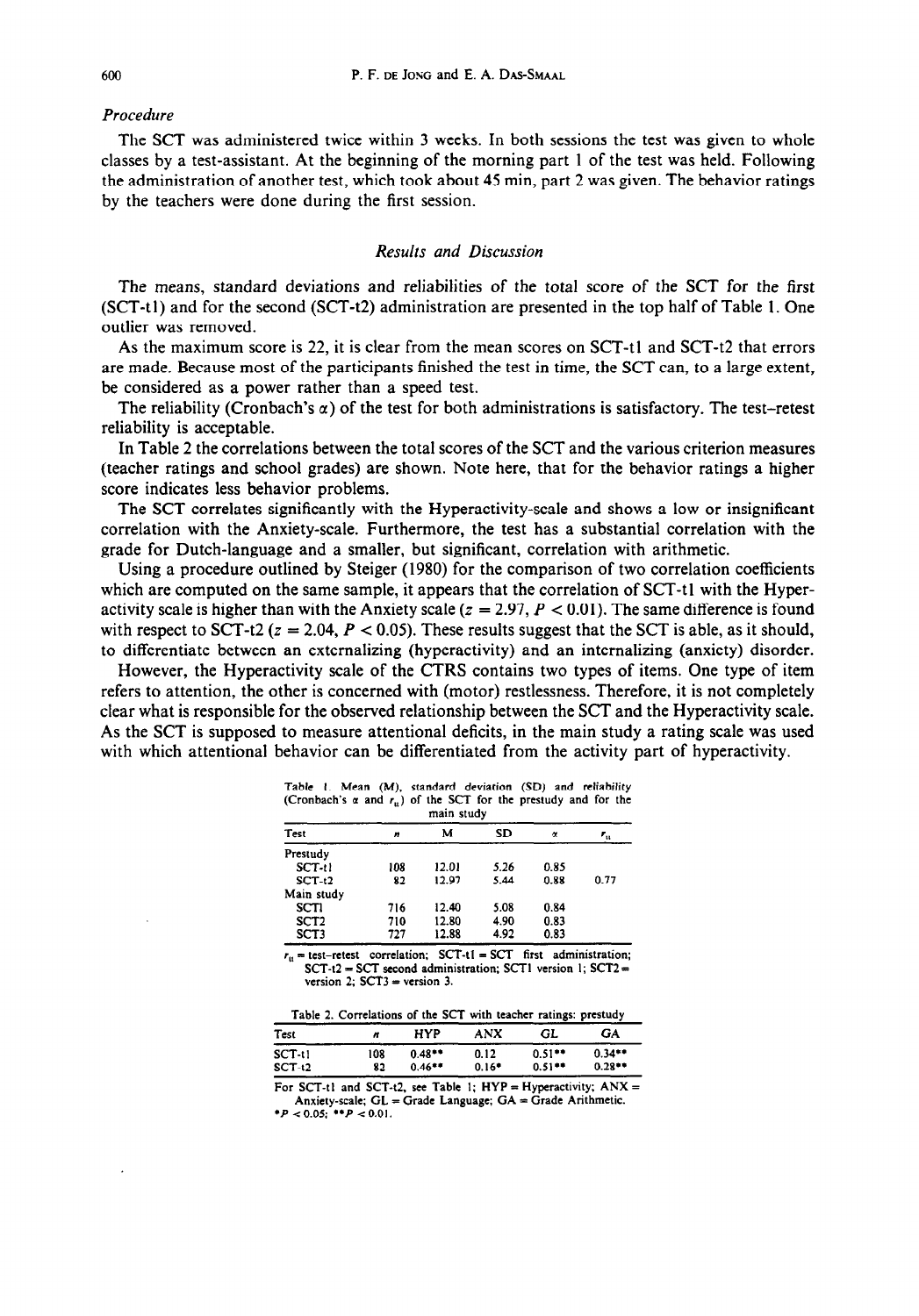## MAIN STUDY

## *Method*

## *Subjects*

The Ss were 2157 Dutch grade 6 elementary school children from the Dutch National Assessment Study of Attentional Deficits in Elementary Schools. The characteristics of the sample of this study have been described in de Jong and DasSmaal(1989a). In short, 2588 children, mostly from grade 6, of a national sample of 111 elementary schools in The Netherlands participated in the study. Of these 2588 children, 366 had at least one parent that was born outside The Netherlands and/or were in grade 5. Of the remaining 2222 children, 2157 (1088 boys and 1059 girls) made both parts of the SCT.

## *Materials*

*The SCT.* Three versions of the SCT were constructed. The design of the test was essentially the same as in the prestudy.

An item pool of 24 items for part 1 of the test and of 20 items for part 2 was constructed. Both itempools contained items with a starting number from 14 to 78. Items required either 2, 4 or 6 changes in counting direction. From the item pools three versions of the SCT were constructed. The usage of several versions of the same test makes cross-validation possible and so the robustness of the results can be evaluated. The first and the third version did not overlap. The second version consisted of items that were either in the first or in the third version.

*Teacher ratings.* All children were rated by their teachers on the Amsterdam Child Behavior Scale (de Jong & Das-Smaal, 1989a). Each item in the list contained a description of a behavior. The teacher had to indicate the appropriateness of the description for a particular child on a 4-point scale from 'does not fit' (1) to 'fits (nearly) completely' (4).

The scale was especially made to differentiate between various externalizing disorders (Hinshaw, 1987). Items were selected from a range of current behavior checklists for children. The original scale contained 33 items, 11 of which were dismissed. The remaining 22 items could be described by four factors accounting for 67.6% of the variance. On the basis of this factor solution four scales were constructed (see Appendix): Attentional Behavior (ATB), Restlessness (RES), Antisocial Behavior (ASB) and Fear/Uncertainty (F/U).

### *Procedure*

The SCT was administered to whole classes by 10 test-assistants. The three versions of the test were, within classes, randomized over three groups. The first part of the SCT was given at the beginning of the morning, and the second part at the beginning of the afternoon. The teacher ratings were usually done during the test administration, but in some cases l-3 weeks after the school was visited.

Table 3. Correlations of the SCT with the Amsterdam Child Behavior Scale

| n   | ATB       | <b>RES</b> | ASB       | F/U      |
|-----|-----------|------------|-----------|----------|
| 709 | $0.41***$ | $0.22**$   | $0.12***$ | $0.19**$ |
| 706 | $0.32**$  | $0.19**$   | $0.10*$   | 0.18     |
| 725 | $0.34**$  | 0.17       | 0.08      | $0.19**$ |
|     | --        | $6.36***$  | 7.17      | $5.34**$ |
|     |           | $4.12**$   | 5.22      | $3.46**$ |
|     |           | $5.34**$   | $6.51**$  | $3.78**$ |
|     |           |            |           |          |

for SCTI. SCTZ, SCT3, see Table I; ATB = Attentional Behavior;  $RES = Restlessness$ ;  $ASB = Anti-social Behavior$ ;  $F/U = Fear/$ Uncertainty; z 1, z 2 and z 3 are z-statistics for respectively SCT1, SCT2 and SCT3 to test differences (pair-wise) between the correlation of the SCT with the ATB-scale and the correlation with successively the RES, ASB and  $F/U$  scales.

 $P < 0.05$ ; \*\*P < 0.01.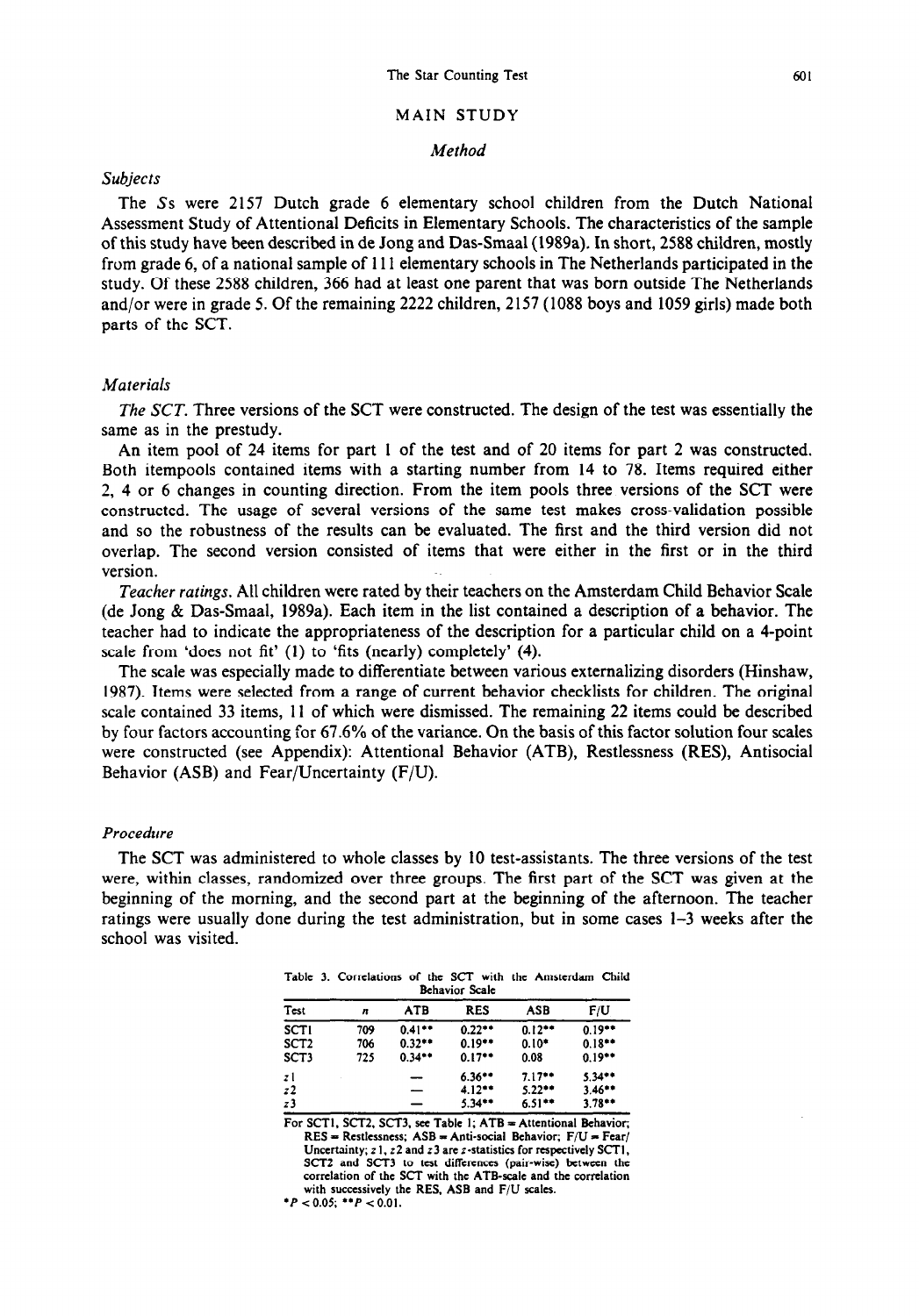## *Results*

The means, standard deviations and reliabilities of the total score of the SCT for each version (SCTl, SCTZ, SCT3) are presented in the lower half of Table 1. The three versions of the SCT have nearly equal means and standard deviations. Their reliabilities are satisfactory and highly similar as well.

The correlations of the SCT with the Amsterdam Child Behavior Scale (ACBS) are shown in Table 3. Note, that a higher score on a scale indicates less behavior problems.

Each version of the SCT has a substantial correlation with the ATB scale. Moreover, the correlation with the ATB scale is, for all versions, significantly higher than the correlation with any other scale (see z-statistics in lower part of Table 3). This is even more striking if it is realized that the correlation between the ATB scale and the REST scale, which more or less constituted the Hyperactivity scale in the prestudy, is 0.60.

The score distributions of the RES, ASB and F/U scales are skewed, which can lead to an underestimation of the (true) correlation in the population (Carroll, 1961). Therefore, as a measure of control, all behavior variables were dichotomized, and polyserial correlations (Jöreskog  $\&$ Sörbom, 1986) with the SCT were computed. The pattern of correlations was virtually the same, indicating that the SCT can differentiate fairly well between attention deficts and related childhood disorders.

## GENERAL DISCUSSION

The SCT requires the control of relatively simple processes: forward and backward counting. However, the essential characteristic of the test is that, according to a certain procedure, alternation of these processes is required. As the results show, this specific procedure elicits many errors.

The SCT is, in contrast to most of the current attention tests, not a speed test. This makes the test suitable for groupwise administration. Of course speed is not entirely unimportant. Some children were not able to finish the test in time, but in this respect the test does not differ from many school aptitude tests. Moreover, oral reports of children suggest that they start anew whenever the number of the last start encountered is lost. It is to be expected that especially children with attention deficits often fail to keep track of the last number, start anew and thus have not enough time to complete all items of the test.

The results concerning the psychometric characteristics of the SCT appear to be robust. Several versions of the test were administered to different groups of persons. Despite these differences, the mean total scores and the standard deviations of the various versions are highly similar. Moreover, in both prestudy and main study the reliability of the SCT is satisfactory.

With respect to the validity of the test, in the prestudy a substantial relation with the hyperactivity-factor of the Conners Teacher Rating Scale was found, whereas the correlation with ratings of anxiety was significantly lower. In the main study, a further differentiation was made between attentional behavior and hyperactivity without attention deficit. This revealed, as expected, a fair relation of the SCT with ratings of attention. In addition, the SCT correlated higher with the attentional behavior scale than with any other behavior scale, despite the fact that all scales are correlated. It seems that the SCT is able to differentiate between attentional behavior and several related externalizing and internalizing childhood disorders as rated by teachers.

Concerning the validity, some additional points are worthy of note. First, in the prestudy a fairly high association between the score on the SCT and the grade for language was found, and a moderate relation with the grade of arithmetic. The former relation suggests that the test has a large verbal component. The correlation with the grade for arithmetic might also be explained by a verbal component as some parts of arithmetic require, inevitably, reading comprehension. The size of the relation with language grades is even more striking if it is realized that counting can be considered as a very simple everyday cognitive task, whereas the grades are based on very complex tasks such as reading comprehension, spelling and writing. This suggests that counting, and especially the aspect of alternation between forward and backward counting, refers to a very central ability.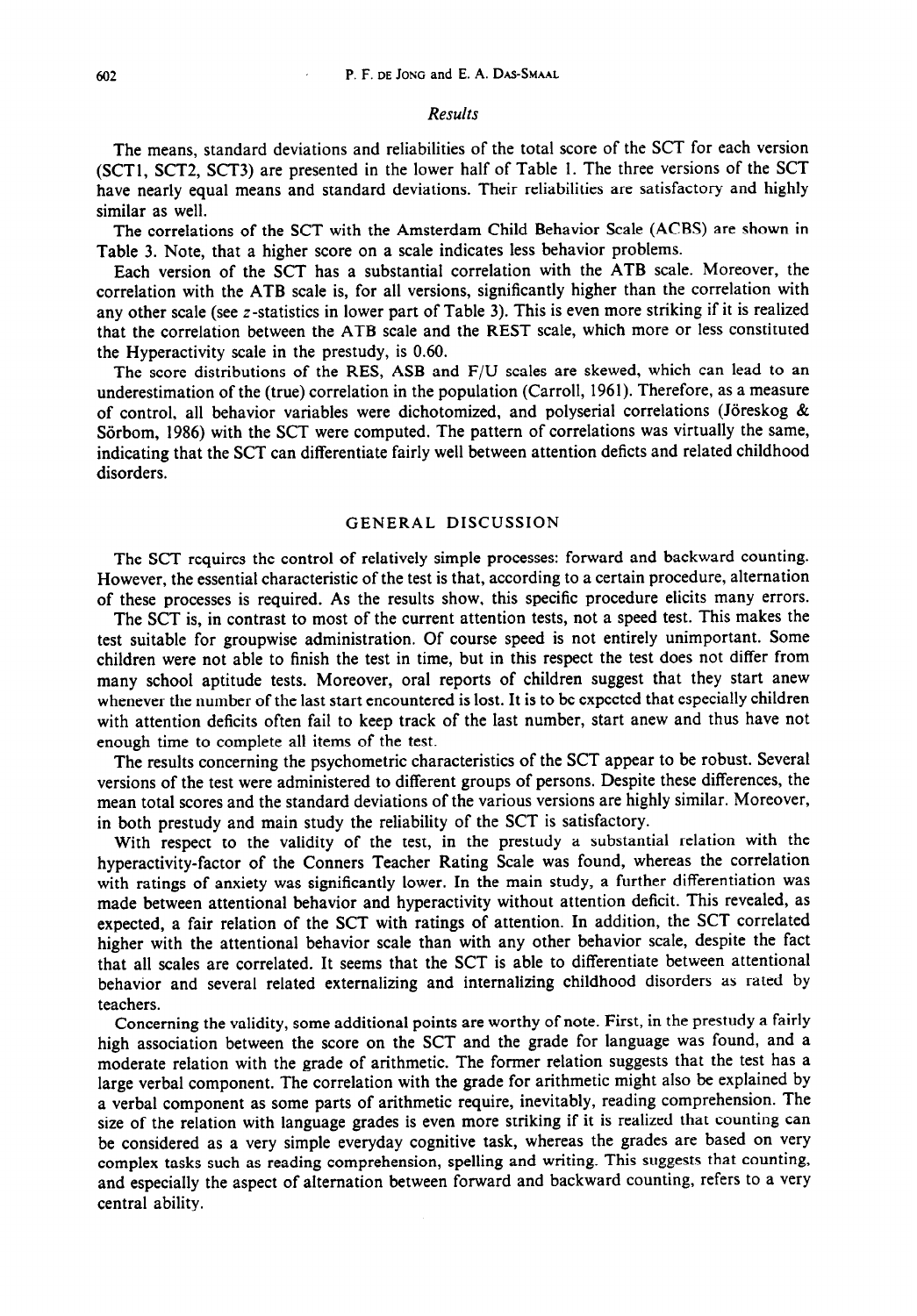A second point that should be mentioned in this regard is that the SCT was, in contrast to many current attention tests, developed within a clear theoretical framework: Baddeley and Hitch's Working Memory Model (Baddeley & Hitch, 1974; Baddeley, 1986) in conjunction with a model of Norman and Shallice (Norman & Shallice, 1986) for the automatic and controlled regulation of behavior. The test was especially designed to tap the functioning of the Central Executive or SAS, which, as specified by Norman and Shallice, is supposed to be the part of the system that is responsible for the activation and inhibition of mental processes in Working Memory. It is of concern here that several studies show that counting is, at least to a certain extent, dependent on working memory (Logie & Baddeley, 1987; Nairne & Healy, 1983; Healy & Nairne, 1985). The requirement to alternate forward and backward counting was intended to place extra demands on the Central Executive System. As a consequence, errors on the task are to be expected when a change in the direction of counting is encountered. The results of a study by Slot (1989) give some support to this idea. Children who took the test with the requirement to count aloud, made 22-32% of their errors on the star directly following a sign to change counting direction. Taking into account that there are only 2-6 stars that follow a sign, in a pattern of 40 stars per item, this percentage can be considered as high.

However, in Slot's study errors were also made in other places in an item. Thus, besides the flexibility to change, other factors are also involved in a score on the SCT. One of the factors that might be reflected in the score of the SCT, besides flexibility, is probably the ability to count. With respect to the role of this ability, however, two points can be made. First, by the age of 5, children already have fairly good numerical understandings (Siegler & Robinson, 1982). In a study by de Jong and Das-Smaal (1989b) it appeared that many children aged 9-10 yr old hardly made errors when, on similar items as those of the SCT, backward counting was the only requirement. This means that the ability to count as such is of little use to discriminate between children at these ages. Second, if the ability to count is of influence, it need not do harm to the validity of the SCT. Both counting and the flexibility to change the direction of counting might reflect the same trait. From a Working Memory point of view, it can be argued that errors in counting, and especially backward counting, are also due to a lack of attentional control.

In sum, the SCT has several characteristics that are needed to measure individual differences in attention. The test is reliable and appears to be able to discriminate between attention deficits and various other childhood disorders as rated by teachers. The test was developed within a clear theoretical framework. Finally, the SCT focuses, in contrast to many current attention tests, on accuracy. This makes the test suitable for groupwise administration. The SCT can be used in large scale assessment studies and might be useful as a first screening device of attentional deficits.

### REFERENCES

- Achenbach, T. M., Verhulst, F. C., Edelbrock, C. S., Baron, G. D. & Akkerhuis, G. W. (1987). Epidemiological comparisons of American and Dutch children: II. Behavioral/emotional problems reported by teachers for ages 6 to 11. Journal of the American Academy of Child Psychiatry, 26, 317-325.
- Arnold, L. E., Bamebey, N. S. & Smeltzer, D. J. (1981). First grade norms, factor analysis and cross correlation of the Conners, Davids, and Quay-Peterson behavior rating scales. *Journal of Learning Disabilities, 14, 269-275.*

Baddeley, A. D. (1986). Working *memory.* Oxford: Oxford University Press.

Baddeley, A. D. & Hitch, G. J. (1974). Working memory. In Bower, G. H. (Ed.), The *psychology of /earning and motivation: Advances in research and theory* (vol. 8, pp. 47-90). New York: Academic Press.

Baddeley, A. D. & Wilson, B. (1988). Frontal amnesia and the Dysexecutive Syndrome. *Brain and Cognition, 77,212-230.*  Bennet-Levy, J. & Powell, G. E. (1980). The Subjective Memory Questionnaire (SMQ): An investigation into the reporting of 'real-life' memory skills. *British Journal of Social and Clinical Psychology,* 19, 177-188.

Blöte, A. W. & Curfs, L. M. G. (1986). Het gebruik van de Conners Teacher Rating Scale in Nederland [The use of the Conners Teacher Rating Scale in the Netherlands]. *Nederlands Tijdschrift voor de Psychologie, 41, 226-236.* 

Carroll, J. B. (1961). The nature of the data. or how to choose a correlation coefficient. *Psvchometrika. 26, 347-372.* 

Das-Smaal, E. A., Leeuw, L. de & Orlebeke, J. F. (1987). Is er iets mis met de aandacht van het schoolkind? [Is there something wrong with the attention of children in elementary school?]. Pedagogische Studiën, 64, 1-15.

Healy, A. F. & Naime, J. S. (1985). Short-term memory processes in counting. *Cognitive Psychology, f7, 417-444.* 

Hinshaw, S. P. (1987). On the distinction between Attentional Deficits/Hyperactivity and Conduct Problems/Aggression in Child Psychopathology. Psychological Bulletin, 101, 443-463.

Jong, P. F. de & Das-Smaal, E. A. (1989a, May). Een landelijk onderxoek naar aandachtproblemen in het basisonderwijs: Opzet en eerste resultaten [A national study about attentional problems in elementary school: Design and first results]. Paper presented at the meeting of the Dutch Society for Educational Research (ORD), Leiden, The Netherlands.

Jong, P. F. de & Das-Smaal, E. A. (1989b, July). The Star Counting Test: An attention test for children. Paper presented at the meeting of the Experimental Psychology Society, Cambridge, England.